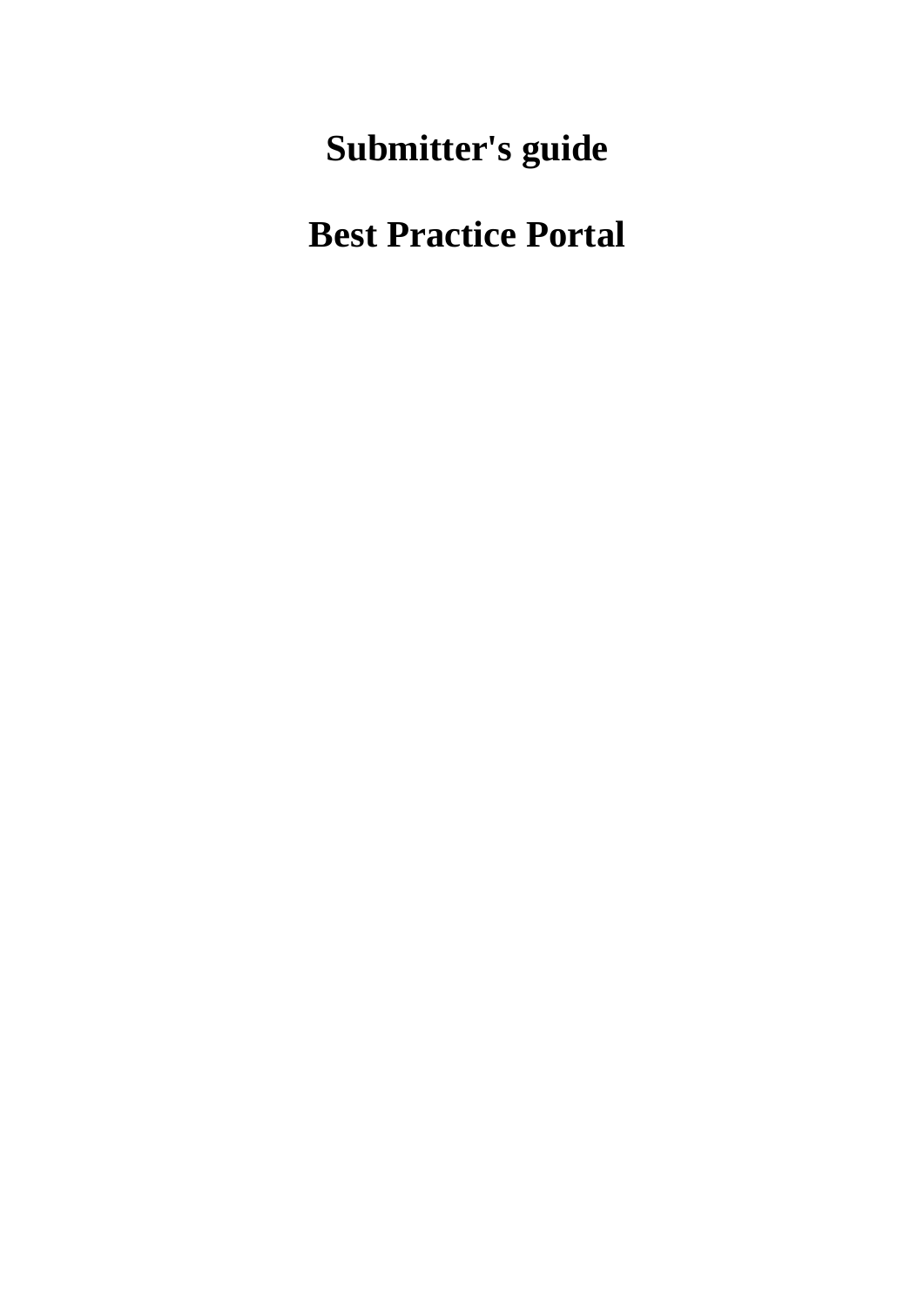| 1.                | <b>Background</b>                             | 3  |
|-------------------|-----------------------------------------------|----|
| 2.                | <b>Submission of practices for evaluation</b> | 5  |
|                   | 3.1. Access the Best Practice Portal          | 5  |
|                   | 3.2. The questionnaire                        | 6  |
| 3.                | <b>Evaluation</b>                             | 12 |
|                   | 3.1 Exclusion criteria                        | 13 |
|                   | Relevance                                     | 13 |
|                   | Intervention characteristics                  | 14 |
|                   | Evidence and theory based                     | 14 |
|                   | Ethical aspects                               | 15 |
| 3.2 Core criteria |                                               | 15 |
|                   | Effectiveness and efficiency                  | 15 |
|                   | Equity                                        | 16 |
|                   | 3.3 Qualifyer criteria                        | 16 |
|                   | Transferability                               | 16 |
|                   | Sustainability                                | 17 |
|                   | Intersectoral collaboration                   | 17 |
|                   | Participation                                 | 18 |
| 4.                | Scoring of the criteria                       | 19 |
| 5.                | The Evaluation process and beyond             | 20 |
| 6.                | Publication on the best practice portal       | 21 |
| 7.                | <b>Contact</b>                                | 21 |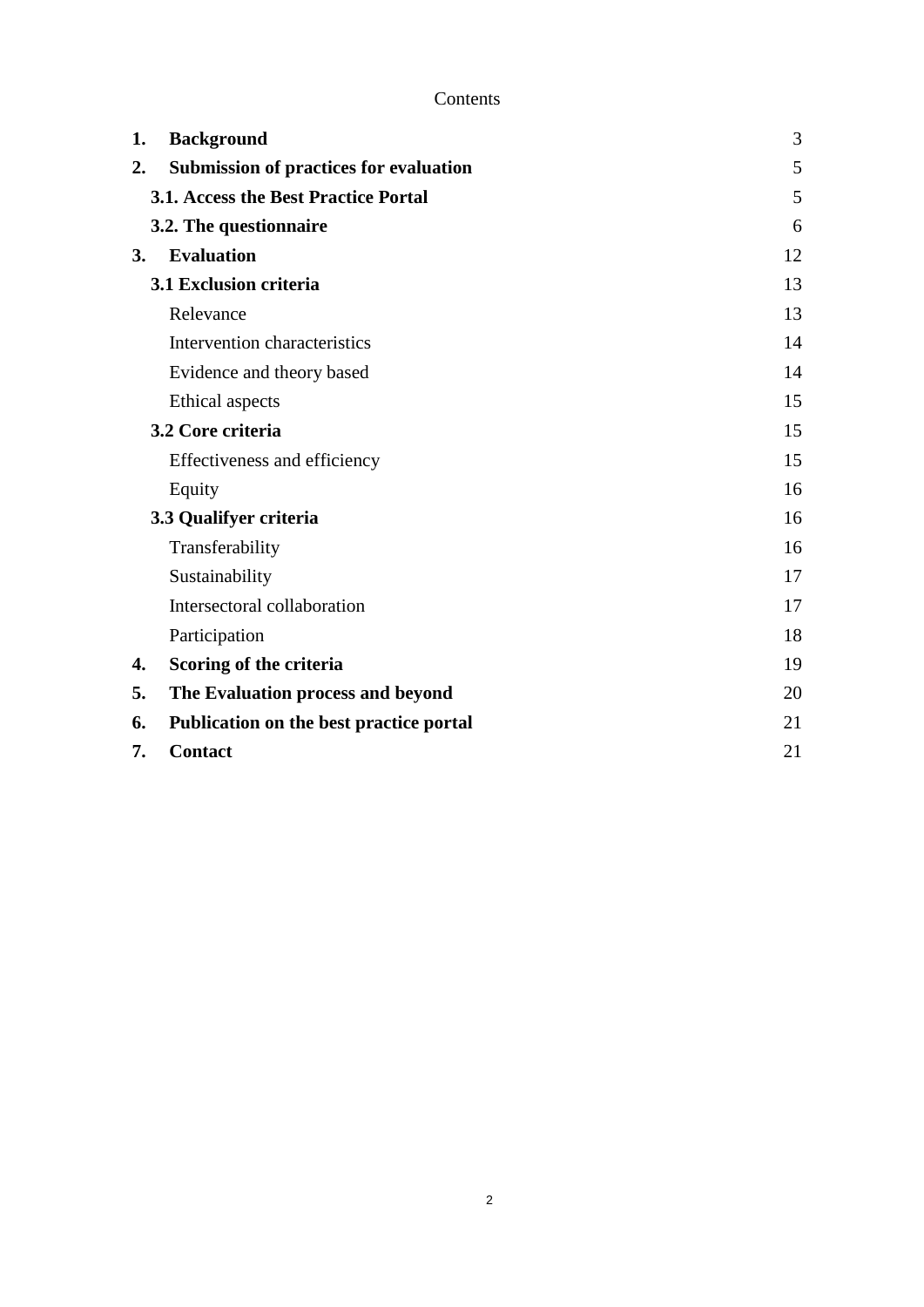Dear practice owner,

Would you like to see your practice/experience/initiative published and promoted on the European Commission's Best Practice Portal? We designed this guide to help you to submit your practices for consideration.

All submitted practices will be evaluated and those assessed as "best" will be widely disseminated to serve as a model that could be implemented in other settings. It will help health authorities to improve the quality of life for European citizens and to make health services around Europe more efficient.

# <span id="page-2-0"></span>**1. Background**

An important part of the European Commission's approach to preventing and managing non-communicable diseases is to identify and disseminate best practices with the aim of helping Member States to implement actions to improve the health of EU citizens. Implementing what has worked well elsewhere can be especially important for smaller countries that may not have the capacity to go through lengthy "trial and error" phases. Overall, this work should support Member States in their effort to reach the WHO global voluntary targets on non-communicable diseases<sup>1</sup> and Sustainable Development Goal  $3.4^{2}$ 

The exchange of best practices is included in the EU Treaty in Article  $168<sup>3</sup>$ , which refers to public health. Pan-EU actions can also enhance their EU-added value<sup>4</sup> through best practice exchange. The  $3<sup>rd</sup>$  Health Programme's<sup>5</sup> 1<sup>st</sup> objective also clearly refers to "good practices", as follows:

*"identify, disseminate and promote the uptake of evidence-based and good practices for cost-effective health promotion and disease prevention measures by addressing in particular the key lifestyle related risk factors with a focus on the Union added value in order to promote health, prevent diseases, and foster supportive environments for healthy lifestyles."* 

1

4 [http://ec.europa.eu/chafea/documents/health/hp-factsheets/added-value/factsheets-hp-av\\_en.pdf](http://ec.europa.eu/chafea/documents/health/hp-factsheets/added-value/factsheets-hp-av_en.pdf)

<sup>1</sup> http://www.who.int/nmh/ncd-tools/definition-targets/en/

<sup>2</sup> https://sustainabledevelopment.un.org/sdg3

<sup>&</sup>lt;sup>3</sup> http://www.lisbon-treaty.org/wcm/the-lisbon-treaty/treaty-on-the-functioning-of-the-european-union-andcomments/part-3-union-policies-and-internal-actions/title-xiv-public-health/456-article-168.html

<sup>5</sup> <http://eur-lex.europa.eu/legal-content/EN/TXT/PDF/?uri=CELEX:32014R0282&from=EN>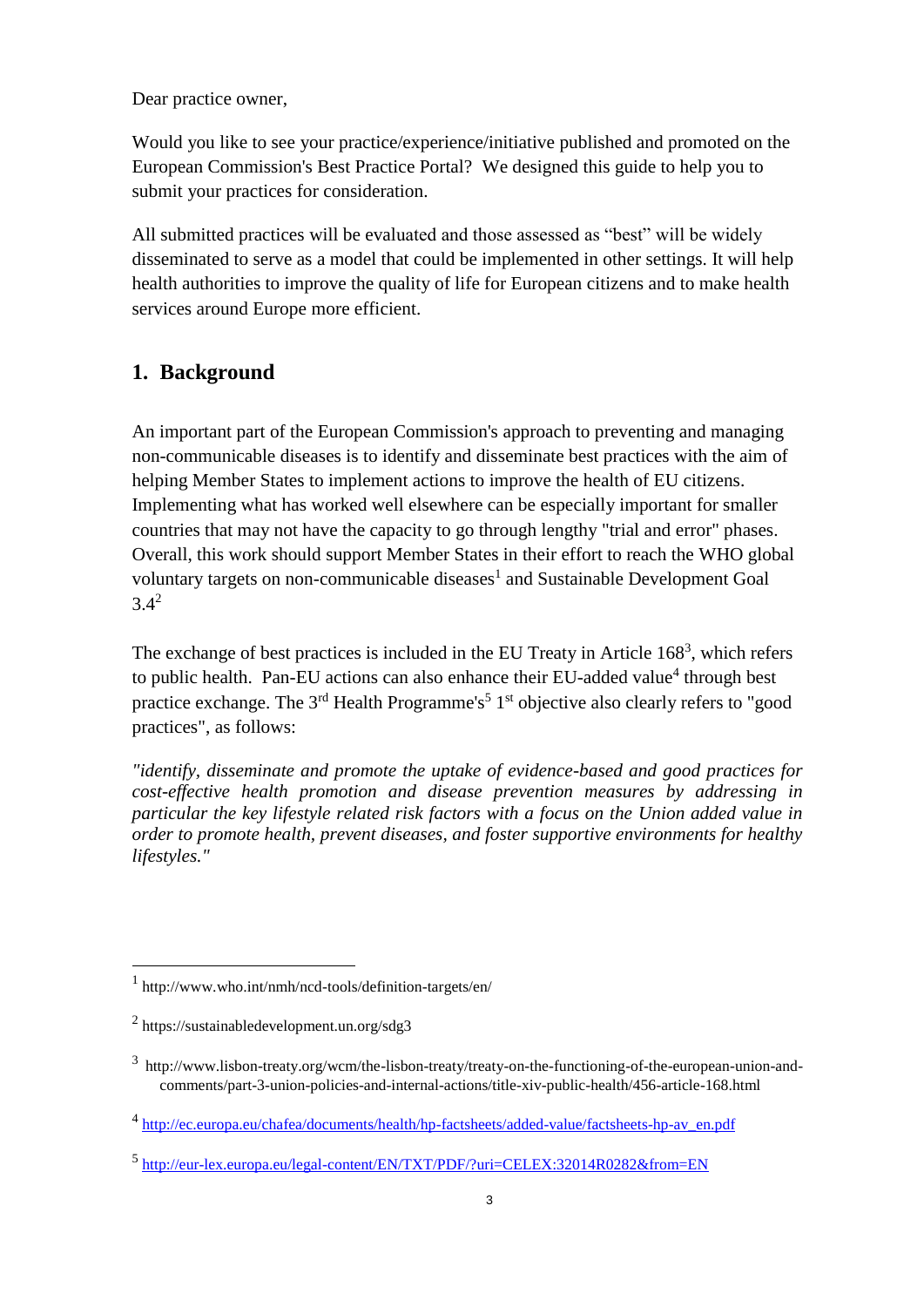Much work has been done by international and national organisations to collect and select "best" practices<sup>6</sup>-<sup>7</sup>. As a European example, the Spanish government has defined a full evaluation strategy including criteria<sup>8</sup> at national level. Actions co-funded under the Health Programmes<sup>9</sup> and the European Innovation Partnership on Active and Healthy Ageing<sup>10</sup>, as well as research projects<sup>11</sup> have identified best/good/promising/innovative practices on different health topics using varying methodologies and criteria.

DG SANTE, following the Spanish experience on best practice, has reviewed existing guides, manuals and other documents concerning the evaluation of best practices. Based on this review, the term "best practice" has been defined as:

**A best practice is a relevant policy or intervention implemented in a real life setting which has been favourably assessed in terms of adequacy (ethics and evidence) and equity as well as effectiveness and efficiency related to process and outcomes. Other criteria are important for a successful transferability of the practice such as a clear definition of the context, sustainability, intersectorality and participation of stakeholders.**

In addition, criteria used to assess practices and select the "best" have been developed, in collaboration with experts from those European projects that collected good/best practices in the fields of health promotion and prevention and the management of noncommunicable diseases. Member State/EEA countries in the Steering Group on Health

1

<sup>&</sup>lt;sup>6</sup> See, for example the work of WHO/AFRO on a guide for Documenting and Sharing "Best Practices" Health Programmes. <http://afrolib.afro.who.int/documents/2009/en/GuideBestPractice.pdf> or from CDC Atlanta: Best Practices for Comprehensive Tobacco Control Programs-2007. [http://www.cdc.gov/tobacco/stateandcommunity/best\\_practices/index.htm](http://www.cdc.gov/tobacco/stateandcommunity/best_practices/index.htm)

 $^7$ [Eileen Ng](https://www.ncbi.nlm.nih.gov/pubmed/?term=Ng%20E%5BAuthor%5D&cauthor=true&cauthor_uid=26753159) and [Pierpaolo de Colombani.](https://www.ncbi.nlm.nih.gov/pubmed/?term=de%20Colombani%20P%5BAuthor%5D&cauthor=true&cauthor_uid=26753159) Framework for Selecting Best Practices in Public Health: A Systematic Literature. [J Public Health Res.](https://www.ncbi.nlm.nih.gov/pmc/articles/PMC4693338/) 2015 Nov 17; 4(3): 577

<sup>8</sup> Procedure to collect best practices in the national health system in Spain, <http://www.msssi.gob.es/organizacion/sns/planCalidadSNS/BBPP.htm>

<sup>&</sup>lt;sup>9</sup> Namely the CHRODIS joint action e.g. on diabetes: [https://drive.google.com/file/d/0B8Xu4R\\_n0](https://drive.google.com/file/d/0B8Xu4R_n0-nzT3R4RVRDSnZ1UGc/view?pref=2&pli=1) [nzT3R4RVRDSnZ1UGc/view?pref=2&pli=1](https://drive.google.com/file/d/0B8Xu4R_n0-nzT3R4RVRDSnZ1UGc/view?pref=2&pli=1) or the JANPA joint action: [http://www.janpa.eu/work/wp6.asp,](http://www.janpa.eu/work/wp6.asp) the EU Compass on Mental Health [http://ec.europa.eu/health/mental\\_health/eu\\_compass/index\\_en.htm](http://ec.europa.eu/health/mental_health/eu_compass/index_en.htm) and the Joint Action RARHA: [http://www.rarha.eu/Resources/Deliverables/Lists/Work%20Package%206/Attachments/10/RARHA\\_](http://www.rarha.eu/Resources/Deliverables/Lists/Work%20Package%206/Attachments/10/RARHA_Toolkit_WP6.pdf) [Toolkit\\_WP6.pdf](http://www.rarha.eu/Resources/Deliverables/Lists/Work%20Package%206/Attachments/10/RARHA_Toolkit_WP6.pdf) ;<http://rarha-good-practice.eu/>

<sup>10</sup> [https://ec.europa.eu/eip/ageing/repository\\_en](https://ec.europa.eu/eip/ageing/repository_en)

<sup>11</sup> <http://www.rarebestpractices.eu/>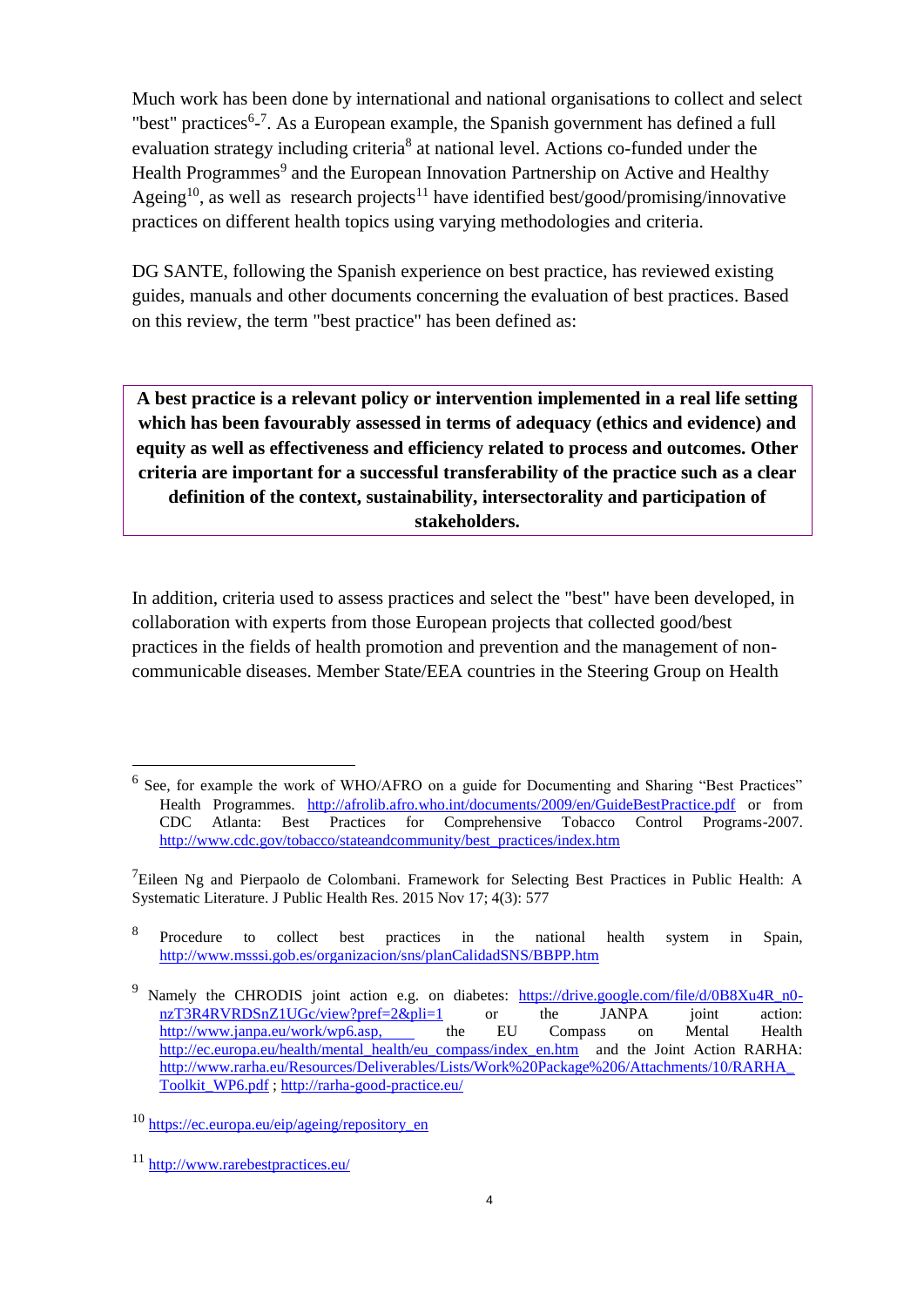Promotion, Disease Prevention and the Management of Non-Communicable Diseases in spring  $2017^{12}$  approved these criteria (see section 4).

The portal is always open to submit practices in all areas related to public health. These can also include practices which replace previous interventions, e.g. in the light of new developments or discontinuation of a practice.

DG SANTE may open temporary calls on specific health topics. These will be announced on the portal, the Health Policy Platform, the web-site of the Consumer, Health, Food and Agriculture Executive Agency (Chafea) and through other communication means.

All practices selected as "best" will be submitted to Member States via the Steering Group on Health Promotion, Disease Prevention and Management of Non-Communicable Diseases<sup>13</sup> with the view of wider up-take, transfer and scaling-up. The "best" practices will also be published on the best practice portal.

# <span id="page-4-0"></span>**2. Submission of practices for evaluation**

Submitting a practice is only possible **online** via the [best practice portal](https://webgate.ec.europa.eu/dyna/bp-portal/index.cfm) using the questionnaire available at the portal.

# <span id="page-4-1"></span>**3.1. Access the Best Practice Portal**

*First:* Create a user account– your EU Login Account

In order to use the Best Practice Portal for practice submission, you need to have a user account, the so-called "EU Login" account. If you do not yet have one, please create it by visiting:

### <https://webgate.ec.europa.eu/cas/help.html>

1

*Second:* Click on the "Submit a Practice" button that will prompt you to the "Submit a new Practice" main page. When selecting the "Questionnaire" button you will be requested to enter your EU login name and password that allow you to proceed further.

<sup>12</sup> https://ec.europa.eu/health/major\_chronic\_diseases/events/ev\_20170317\_en

<sup>&</sup>lt;sup>13</sup> https://ec.europa.eu/health/non\_communicable\_diseases/steeringgroup\_promotionprevention\_en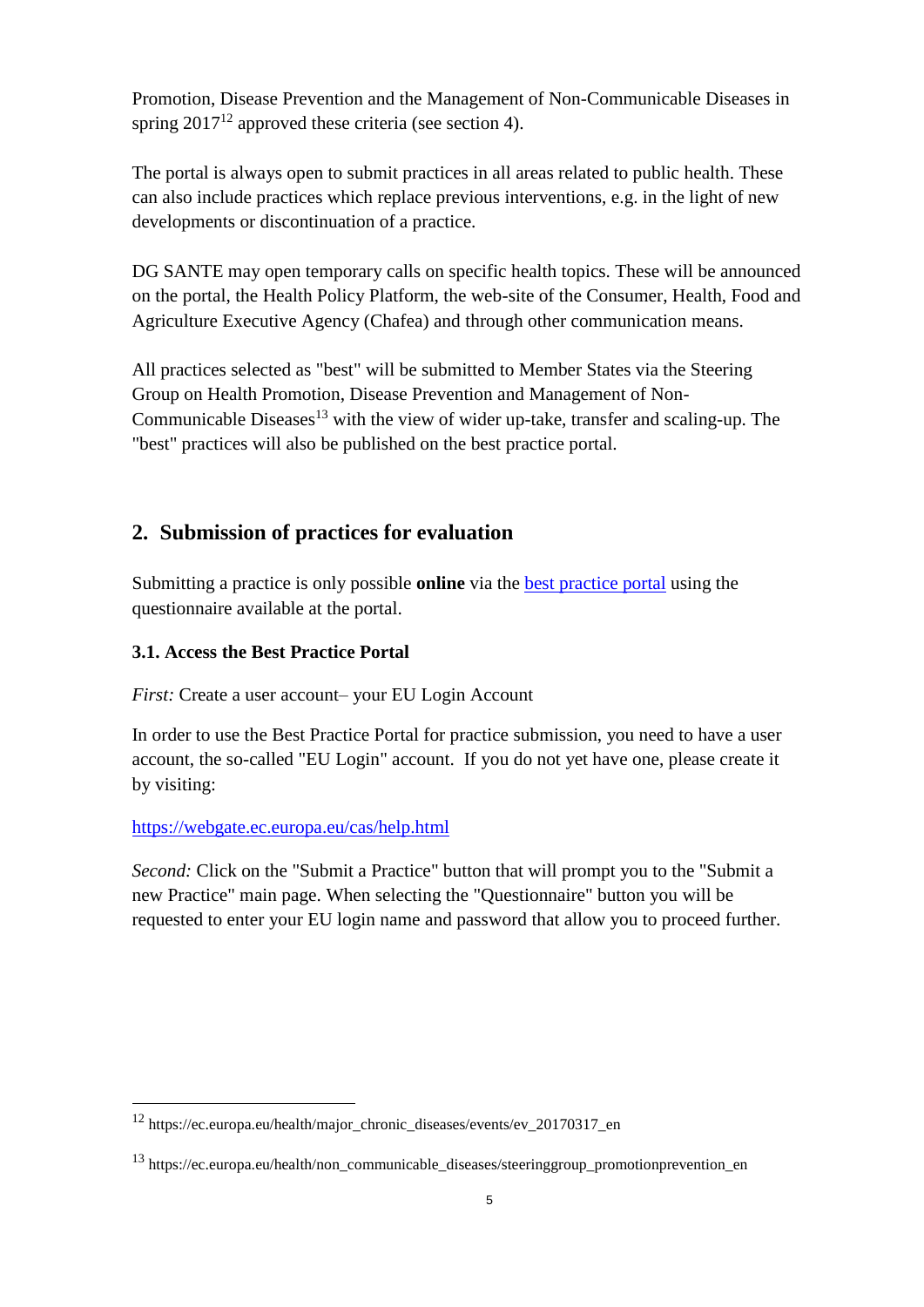#### <span id="page-5-0"></span>**3.2. The questionnaire**

# **Please note: Only evaluated practices can be submitted. If you have not evaluated your practice because it is too early to do so, you will not be able to complete the questionnaire.**

**Please come back to submit your practice once it has been evaluated.** 

The structured questionnaire ensures a comprehensive description of any practice submitted covering all elements needed for its subsequent assessment according to the criteria laid down in section 4. Thus, all fields are mandatory. It is also mandatory to upload a detailed document describing the practices as well as an evaluation report (or similar document describing an evaluation).

Each question describes the elements you need to provide. You can find a more detailed explanation by placing the cursor on this icon:



Before starting the actual questionnaire, you need to choose the thematic priority. The priority "public health" is always open for submission. Other priorities may be added for temporary calls.

You must also **approve** that you certify, understand and agree that the information provided is correct and may be published on this portal and that you declare that the practice described below is not (financially) supported by (an) economic operator(s) with a (potential) conflict of interest.

In principle, practices may be submitted in any official language of the European Union. However, in order to facilitate the evaluation process, an English translation of the practice should be provided. Attached documents in languages other than English, needed for the practice assessment, should be made available in a machine-readable format to facilitate translations.

#### You may then begin to complete **questions 1 - 16**:

#### **Question 1**

Please indicate the **title of the practice** (in original language and English translation, if the original language is not English). Please do not use acronyms.

### **Question 2**

Please provide your **personal details**, such as your:

first name, surname, position, email address, institution, country, telephone, website and other (optional) contact details.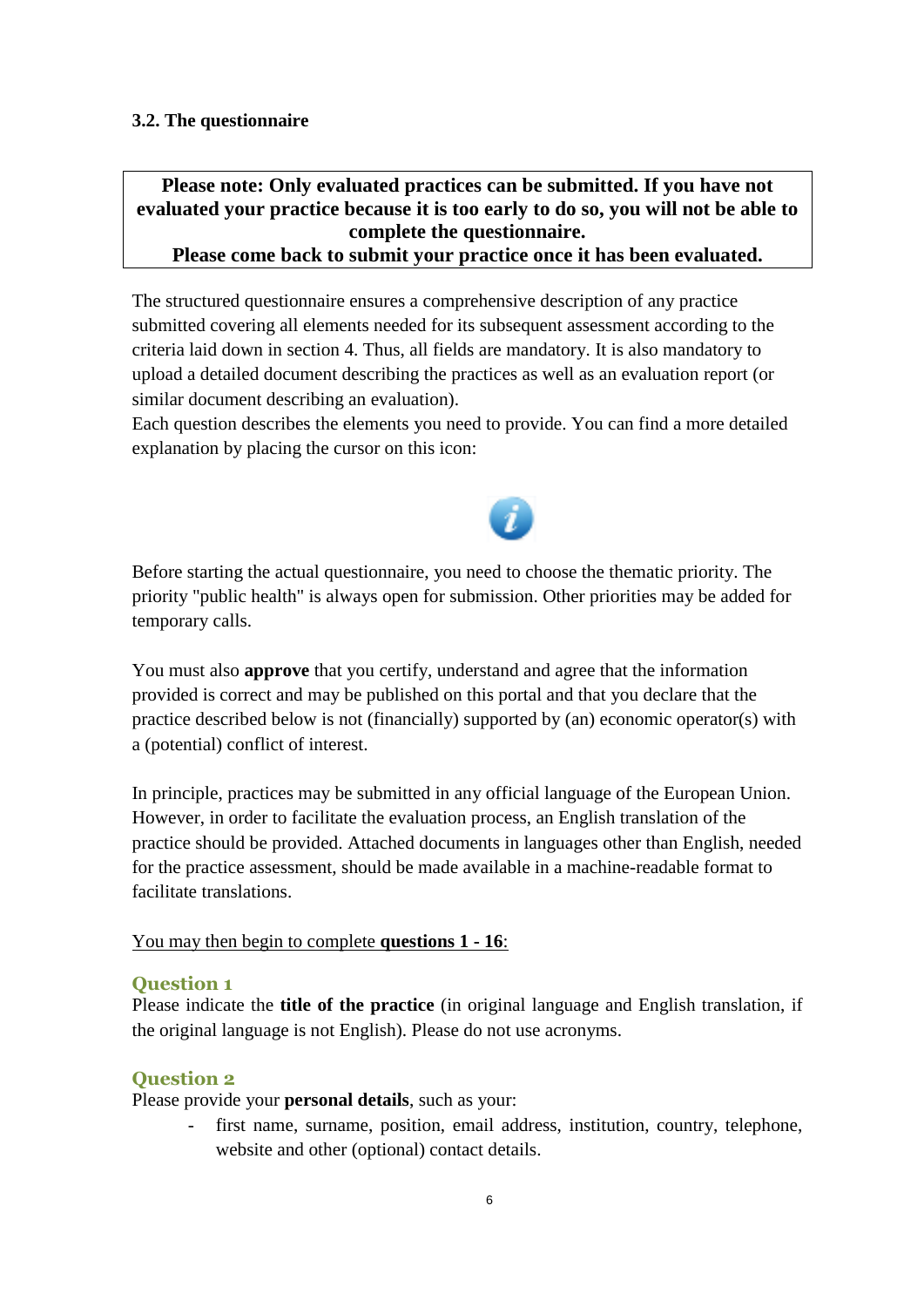#### **Question 3**

Please indicate if you are the **responsible person** of this initiative. You can answer with

- **Yes**,
- **No** (then specify who owns the intellectual property rights and explain why you are posting the practice / if you have the consent of the owner to enter the practice) or
- **Not applicable** (please explain why)

When answering **No or Not applicable**, you must provide further explanations, in the empty text box:

When answering No or Not applicable, please axplain:

# **Question 4**

Please identify up to 10 **key words** (according to the MeSH Terms) that describe your practice and that will be used for the "search" function of this resource centre.

*MeSH Terms*: *Medical Subject Headings is the NLM (U.S. National Library of Medicine) controlled vocabulary thesaurus used for indexing articles for PubMed. For more information, please see: https://meshb.nlm.nih.gov/search*

### **Question 5**

Please indicate the **geographical scope** of your initiative. (You have only one choice)

You can choose between:

- **International level**, you must then specify and select minimum two countries with 1 EU-EFTA (European Free Trade Association) and 1 non EU-EFTA.
- **European level**, you must then select minimum two countries. You have the option here to select among a Regional - Nuts1 or/and a Local - Nuts2.
- **National or Regional** (Nuts1) or Local (Nuts2) from within the EU 28

```
NUTS classification: (Nomenclature of territorial units for statistics) is a 
hierarchical system for dividing up the economic territory of the EU for the 
purpose of socio-economic analysis of the regions. 
→NUTS 1: major socio-economic regions
→NUTS 2: basic regions for the application of regional policies
For more information about "NUTS", please visit: 
http://ec.europa.eu/eurostat/web/nuts/background
```
### **Question 6**

Please indicate **when your practice started and when it ended**, by clearly indicating the starting month and year and concluding month and year. If your practice is still ongoing, you must indicate this in a separate box.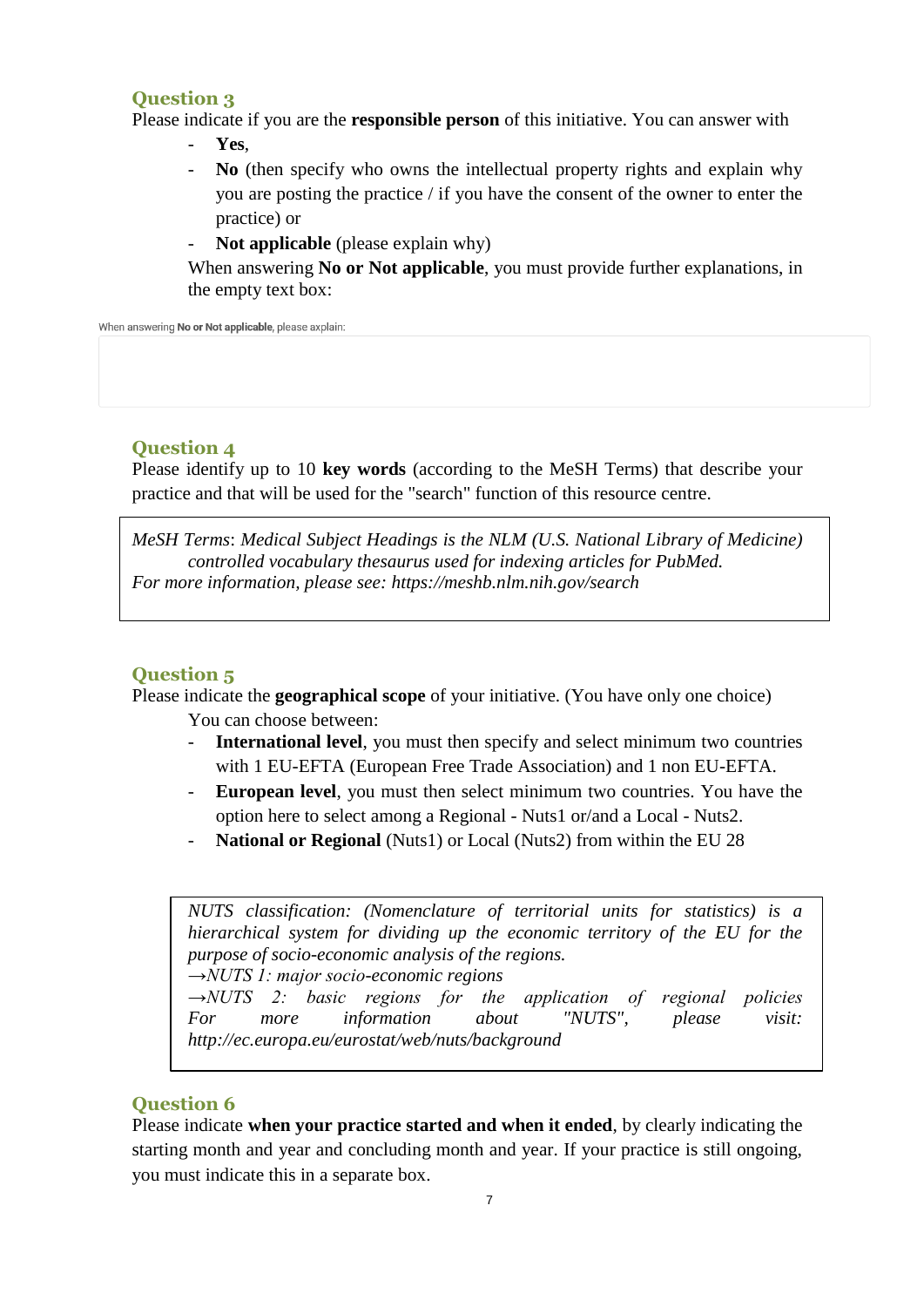## **Question 7**

Please indicate if the practice has been **evaluated** or assessed. You can answer this question with **Yes or No**.

However, if you choose **No** to indicate that your practice has not been evaluated yet, **you will not be able to complete** the up-loading of your practice.

You may submit your practice in full, once the required evaluation has been completed.

### **Question 8**

Please provide a short (written) **summary description** of your practice that will be used for publication in the event that your practice is selected as "best".

*Please note for this question: You cannot simply provide links to web-based documents where the practice is described but write or copy/paste text. Evaluators will only consider information written in the questionnaire and attached documents (if requested).*

There are 6 subheadings or sub-questions to better structure your summary description. For each subheading, you can write or paste your text in a separate box (with word count). The question is structured in the following subheadings: **Background, context** (200 words)

### **Overall goal and specific objectives** (100 words)

The overall goal is the general indication of the practice's contribution to society in terms of its longer-term benefits. The general objective has to correlate with the different specific objectives. These are concrete statements describing what the practice was trying to achieve in order to reach the overall goal.

#### **Indicators** (100 words)

Indicators are variables measuring the performance of an action and the level to which the set objectives are reached. Process, output and outcome/impact should be reported.

### **Target population** (100 words)

The target population are persons or entities who were positively affected by the action. A proper target group specification provides a clear definition including information about the demographic characteristics, the needs and social norms with regard to the health problem(s) of interest, the size (i.e., the numbers that will be reached by the action), and the method to reach these people were reached.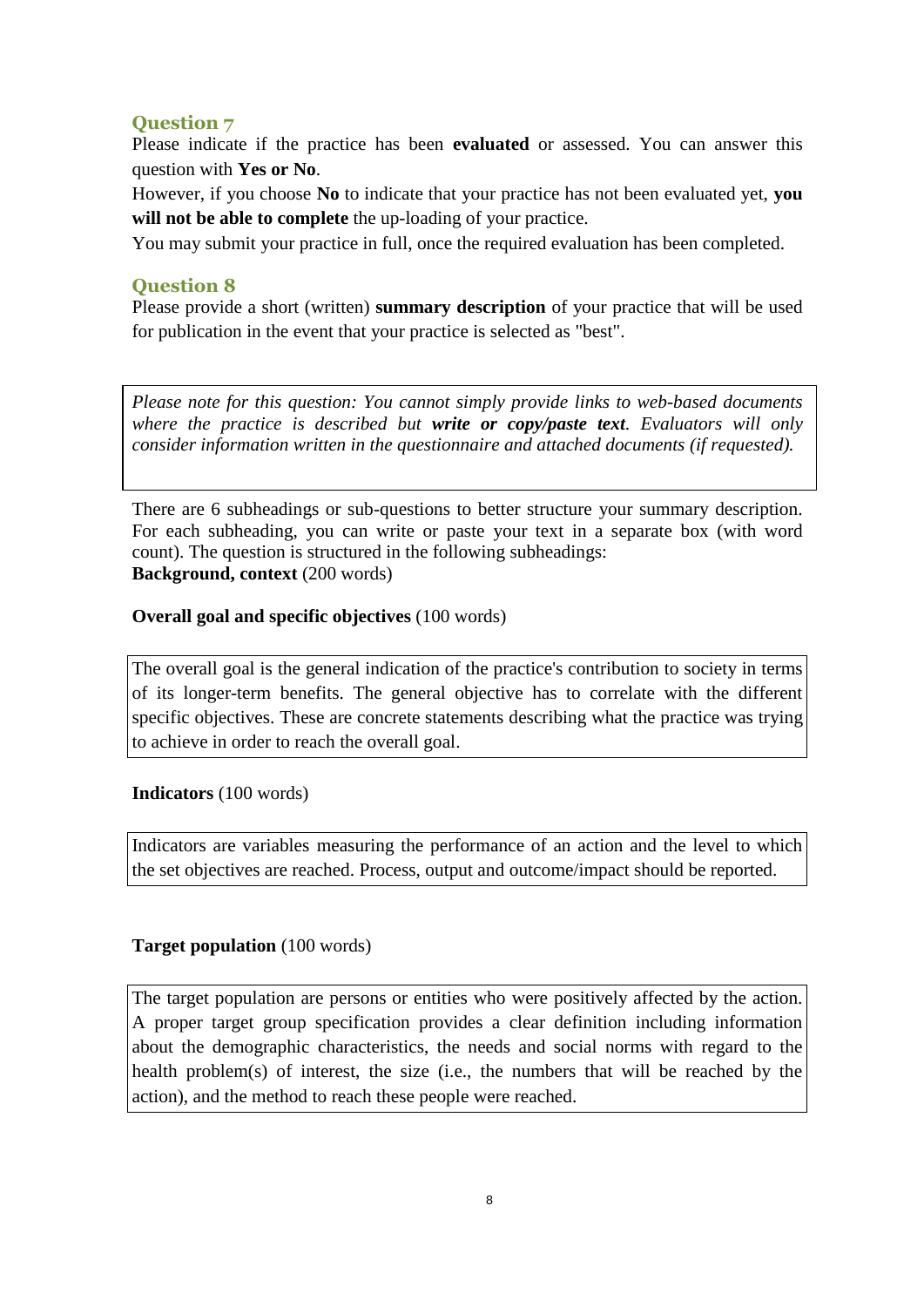#### **Method** (200 words)

Methods should be explicitly linked to the objectives. They should describe how the (specific) objectives were reached, what were the essential tasks performed, e.g. intervention protocol, survey methods, panel of experts, training development, etc.

#### **Main outcomes** (200 words)

The outcomes are the changes that have occurred because of the practice i.e. when the specific objectives / overall goal are reached.

In addition, in order to facilitate the evaluation, you are required to **upload a document (in PDF format**) that describes the practice in more details. **It is mandatory to upload this document!**

Please do so using this tool  $\rightarrow$ 

Up-load the document: \*

Browse...

## **Question 9**

Please **describe the evaluation**, including who undertook it (e.g. internal or external partner, which type of institution), how it was carried out and the results of the evaluation.

You are also asked to discuss whether or not the desired outputs and outcomes of the practice changed during the implementation of the practice.

In addition, you **must add a document** describing the evaluation in more details (e.g. evaluation report including economic aspects). Please provide tables and figures, if possible. **It is mandatory that you upload this document!**

**Please up-load a full evaluation report or a similar document describing in details the evaluation you have carried out. Simple graphics showing results without explanations are difficult to interpret for the evaluators. Evaluators will not search online of elsewhere for more information. They will solely rely** 

#### **Question 10**

Please indicate which **broad health area** your practice addressed. You can choose from 5 different given answers and tick up to 2 appropriate answers: (For *Other, please specify*, you may add a short written text)

 $\Box$  Promotion and Prevention

 $\Box$  Integration of treatment management and care

 $\Box$  Rehabilitation and reintegration to social and work life

 $\Box$  End of life and palliative care

 $\Box$  Other, please specify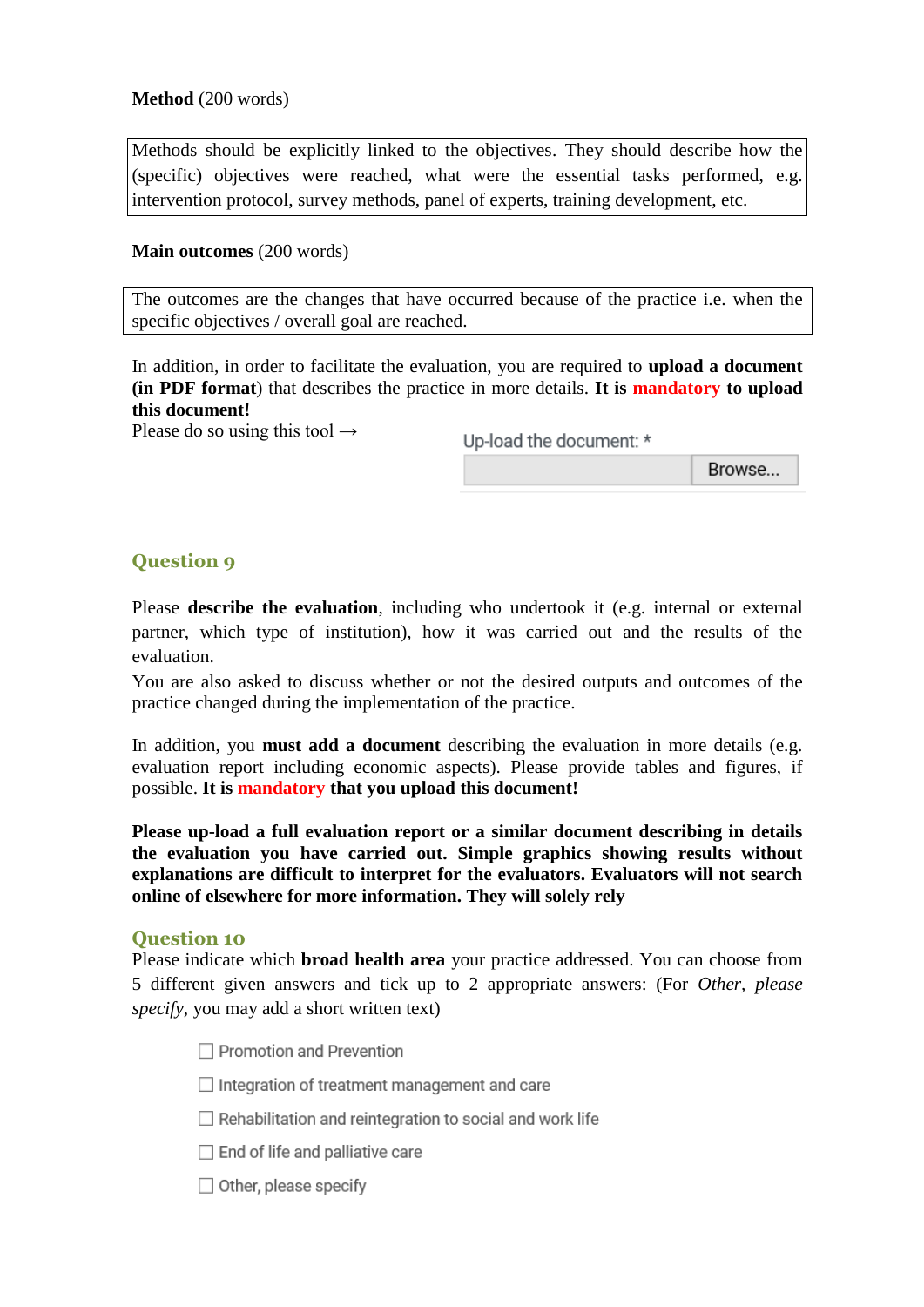There is another box for *Additional Information*, where you may provide further detail the area addressed (if required).

#### **Question 11**

Please indicate what **kind of practice** is being implemented (more than one answer is possible).

Please select, from the following, all **work areas** that apply to your practice:

*Action Programme, Information/Awareness Raising Campaign, E- health including mHealth, Health in All Policies, Policy, Research project, Service delivery approach/method, Tool/Instrument/Guideline, Training, Intervention, Screening or Other, please specify.* 

(For *Other, please specify*, you can add a short written text)

You may use the *Additional Information* option to further specify or explain your practice.

#### **Question 12**

Please indicate the **type of stakeholders** concerned with your practice (more than one answer is possible).

Please select all the stakeholders related to your practice from those listed below:

- *International/European public health authorities, National public health authorities, Regional public health authorities, Local public health authorities, International/European public authorities, National public authorities, Regional public authorities, Local public authorities, Hospital staff, Primary care centre staff, Specialized physicians, please indicate which*: (You may write a short text)
- *General practitioners, Pharmacists, Nurses, Other health care professionals, please indicate which:* (You may write a short text)
- *Informal caregivers, Researchers /academics, Schools/Kindergarten –teachers, Employers/employees, Civil society organisations, please specify:* (You may write a short text)

*Stakeholders from other than the health sector, please specify*: (You may write a short text)

*Other, please specify* (You can write a short text)

#### **Question 13**

Please **describe the involvement of the stakeholders** in each part of the practice, from the design to the implementation (including the creation of ownership), evaluation, continuity/sustainability and (if applicable) transfer. There is an empty box provided to write or paste your text. The description may have a **maximum of 500 words**.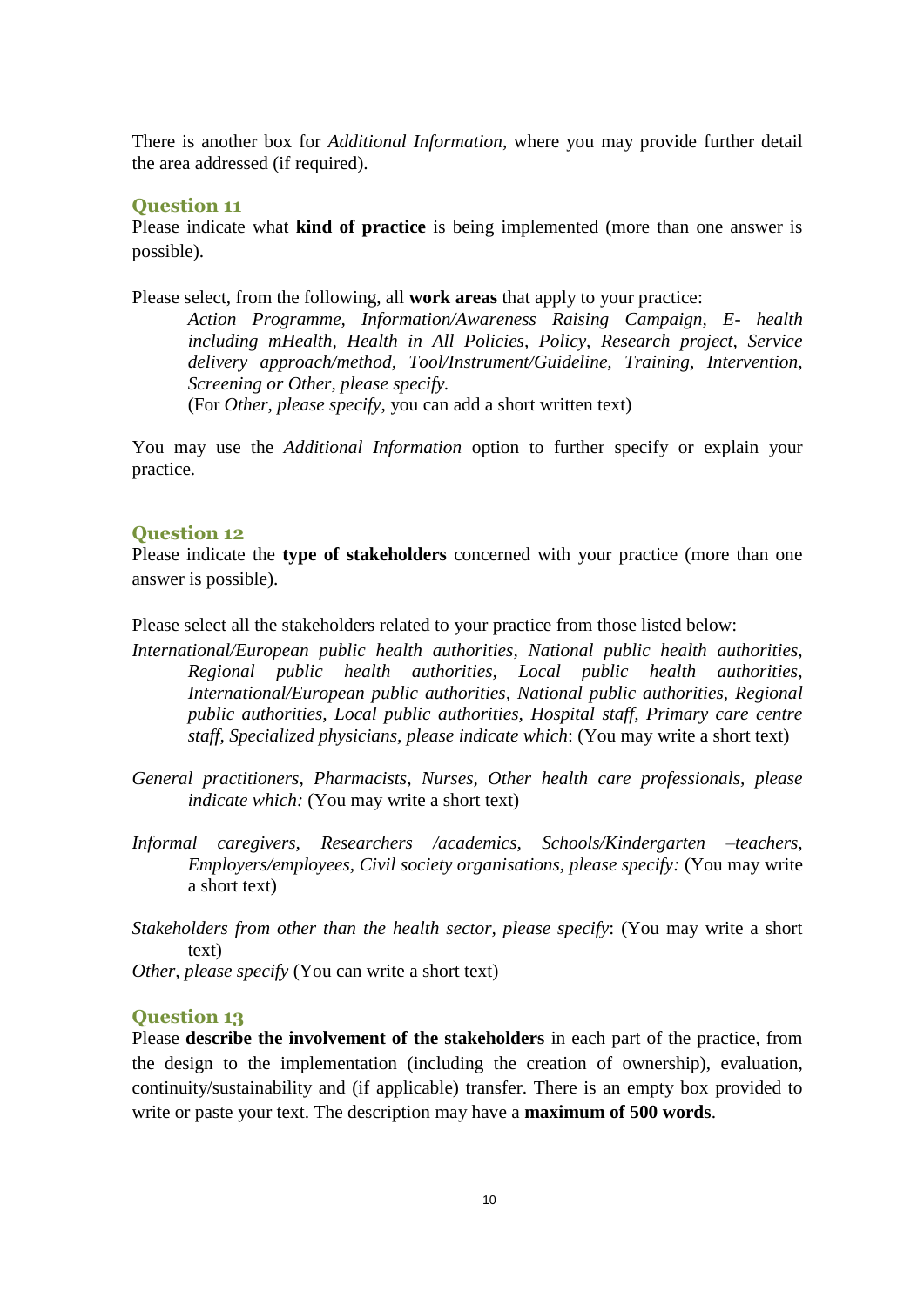#### **Question 14**

Please explain (in a written text) how **equity and bioethical principles** have been respected throughout the practice, including during the design and development phase of the practice, practice implementation, evaluation, documentation, and dissemination.

*Bioethical principles include but are not limited to: autonomy (should respect the right of individuals to make their own, informed decisions, based on adequate, timely information); nonmaleficence (should not cause harm); beneficence (should take positive steps to help others); and justice (benefits and risks should be fairly distributed).*

In your description, you should include any information about ethical review and oversight, ethical training for staff and stakeholders the strategy for managing adverse events and the absence of conflict of interest of the authors. You should also describe how absence of conflicts of interest is taken into account regarding the activities.

If an **absence of conflict of interest declaration** was used, you should attach it and upload the document in the questionnaire (e.g. a non-conflict of interest declaration, a paper detailing how equity was assured or any recommendation or guidelines the practice may have developed regarding equity). Please note: **it is NOT mandatory to upload a document!**

#### **Question 15**

Please indicate the **most important funding source** for the practice and how this funding source was acquired and used. For this question, several answers are possible.

You may choose from the following options:

- *European funding, please specify the funding programme* (text box available to write your answer)
- *National funding*
- *Regional funding*
- *Local funding*
- *Private funding*
- *Crowd funding or other, please specify* (text box available)

There is an **extra space** (text box) provided to discuss the ability of your practice to be maintained in the long-term with the available resources, as well as how the practice has been adapted to the economic requirements of the practice's context. You are also asked to include detailed information about the funding (public, private), including the duration of the funding, in-kind funding and donations.

#### **Question 16**

Please indicate the **level of transferability and/or scalability** of your practice? (Only one answer is possible)

You may choose from the following given options:

- Transferability has not been considered. The practice has been implemented on local/regional/national level and transferability has not been considered in a systematic way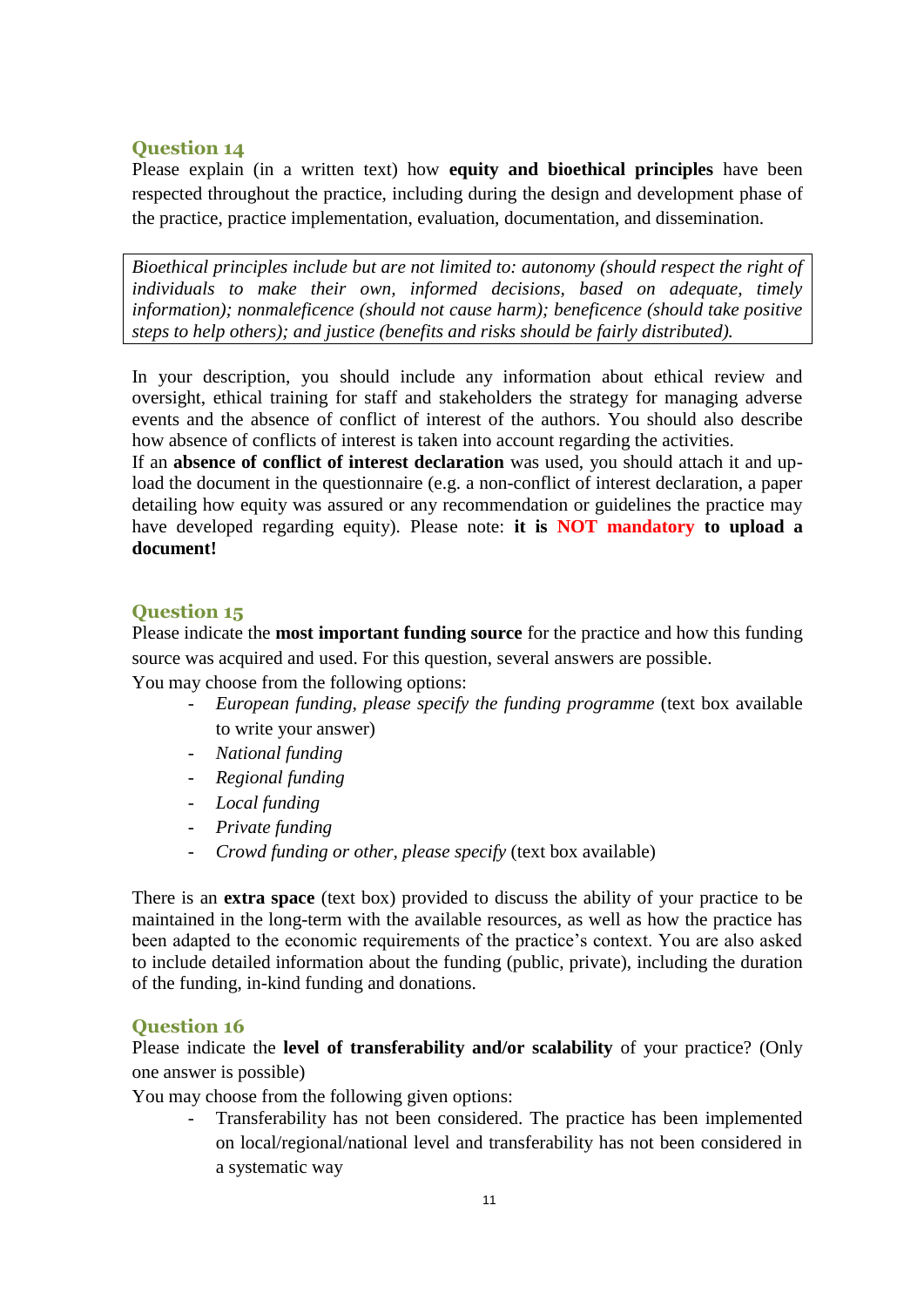- Ready for transfer, but the practice has not been transferred yet. The practice has been developed on local/regional/national level and transferability has been considered and structural, political and systematic recommendations have been presented. However, the practice has not been transferred yet.
- The practice has been transferred (i.e. scaled-up) within the same country/region. The practice has been scaled-up to other locations or regions or at national scale in the same country.

Please use the **extra space** (text box) provided to explain the transferability/scalability, barriers and facilitators that you have identified and how you have identified them.

In addition, please up-load a document describing the potential for transfer or scaling-up. **It is NOT mandatory to upload a document!**

At the end of the questionnaire, before **submitting the submission form**, you are asked to give you consent to the processing of your personal data, by accepting the following statement:

"*I consent to the processing (collection and further processing, including publishing) of my personal data (name, surname, job position, e-mail address, institution, country, telephone number, website of the project/practice) for the purposes of managing the submission and subsequent evaluation of my submitted best practice (s). If the data were collected from a third person, I state that I received unambiguous consent from the data subject on using it for these purposes. Submission of the data is made on a voluntary basics and consent can be withdrawn at any time, without any consequences. Data are collected according to the Regulation (EC) No 45/2001 of the European Parliament and of the Council of 18 December 2000. Further information about the processing of my personal data, including the exercise of my rights, my right of recourse to the European Data Protection Supervisor, the recipients of my personal data, the applicable retention periods, and the publication purposes can be found in the related specific privacy statement."*

Then, please **save the form or submit the form** by clicking on one of these 2 buttons at the end of the page:



In principle, practices may be submitted in any official language of the European Union. However, in order to facilitate the evaluation process, an English translation of the practice should be provided.

# <span id="page-11-0"></span>**3. Evaluation**

As explained in section 1, the Member States' Steering Group on Health Promotion, Disease Prevention and Management of Non-Communicable Diseases has adopted criteria against which all submitted practices will be scored.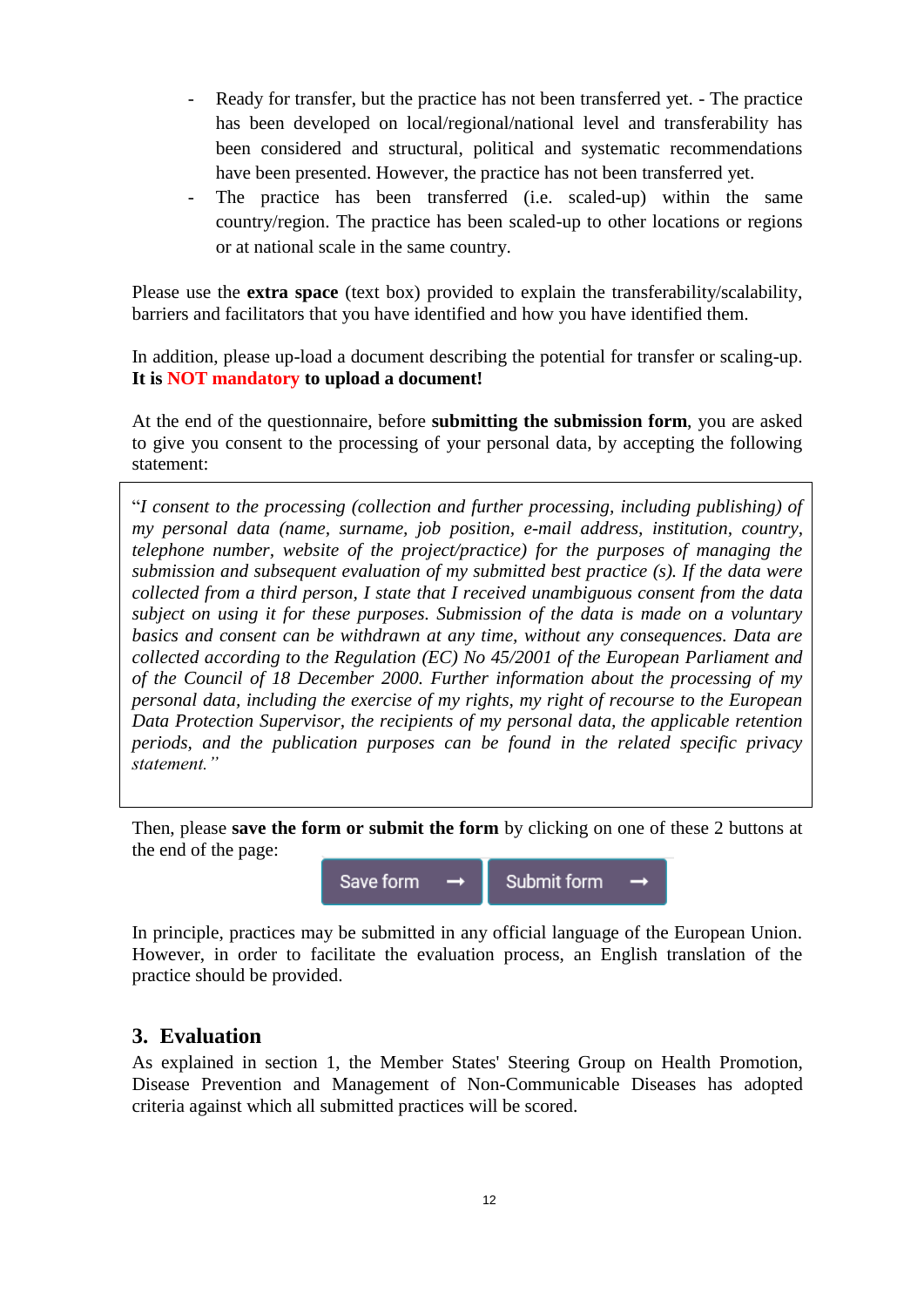These criteria are divided in 3 sub-sets:

The **Exclusion criteria** assess the following aspects:

- **Relevance**
- **Intervention characteristics**
- **Evidence and theory based**
- **Ethical aspects**

The **Core criteria** assess the following aspects:

- **Effectiveness and Efficiency of the intervention**
- **Equity**

The **Qualifier criteria** assess the following aspects:

- **Transferability**
- **Sustainability**
- **Participation**
- **Intersectoral collaboration**

Set out below a detailed description of the main criteria and all sub-criteria:

### <span id="page-12-0"></span>**3.1 Exclusion criteria**

#### <span id="page-12-1"></span>*Relevance*

1

This criterion refers to the political/strategic context of the practice or intervention, which needs to be clearly explained and considered. If the intervention refers to the WHO global voluntary targets on-Non Communicable Diseases<sup>14</sup>, it should be in line with them.

The description of the practice should include information whether it is:

- ✓ A priority public health area or a strategy at Local/Regional level or National level or the European level, or
- $\sqrt{\phantom{a}}$  Put in place to support the implementation of legislation.

<sup>14</sup> <http://www.who.int/nmh/ncd-tools/definition-targets/en/>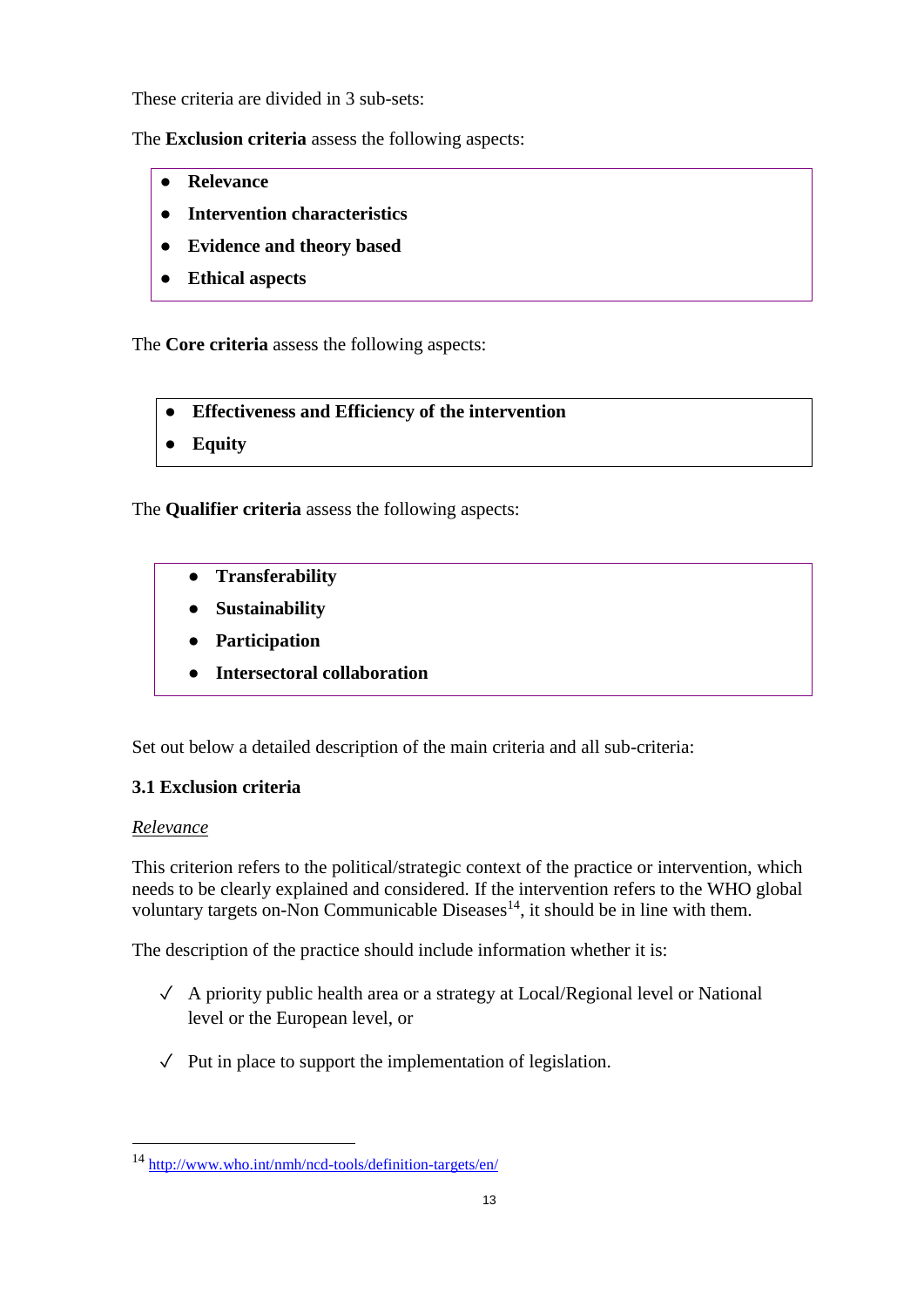## <span id="page-13-0"></span>*Intervention characteristics*

This criterion assesses the existence of a situation analysis (e.g. problem analysis, needs assessment – before the practice has been started) of the target population, established objectives; a consistent methodology is well documented etc. A thorough description of the practice would include:

- $\checkmark$  The target population is clearly described (scope, inclusion and exclusion group, underlying risk factors…),
- $\sqrt{\phantom{a}}$  A detailed description of the methodology used is provided,
- $\sqrt{\frac{15}{15}}$  objectives are defined and actions to take to reach them are clearly specified and easily measurable,
- $\checkmark$  The indicators to measure the planned objectives are clearly described (process, output and outcome/impact indicators),
- $\sqrt{\phantom{a}}$  The contribution of the target population, carers and health professionals (and other stakeholders as applicable) was appropriately planned, supported and resourced,
- $\sqrt{\ }$  The practice includes an adequate estimation of the human resources, material and budget requirements in clear relation with committed tasks,
- $\sqrt{\phantom{a}}$  Information on the optimisation of resources for achieving the objectives and a model of efficiency is included,
- $\sqrt{\phantom{a}}$  An evaluation process was designed and developed including elements of effectiveness and/or efficiency and/or equity including information affecting the different stakeholders involved,
- $\checkmark$  The documentation (guidelines, protocols, etc.) supporting the practice including the bibliography is presented properly, referenced throughout the text and easily available for relevant stakeholders (e.g. health professionals) and the target population.

# <span id="page-13-1"></span>*Evidence and theory based*

Scientific excellence or other evidence (including from grey literature or anecdotal evidence) was used, analysed and disseminated in a conscious, explicit and thoughtful manner. The assessment of this should check if:

- $\sqrt{\phantom{a}}$  The intervention is built on a well-founded programme theory and is evidencebased,
- $\sqrt{\phantom{a}}$  The effective elements (or techniques or principles) in the approach are stated and justified.

<sup>1</sup> <sup>15</sup> SMART: Specific, Measurable, Assignable, Realistic, Time-related.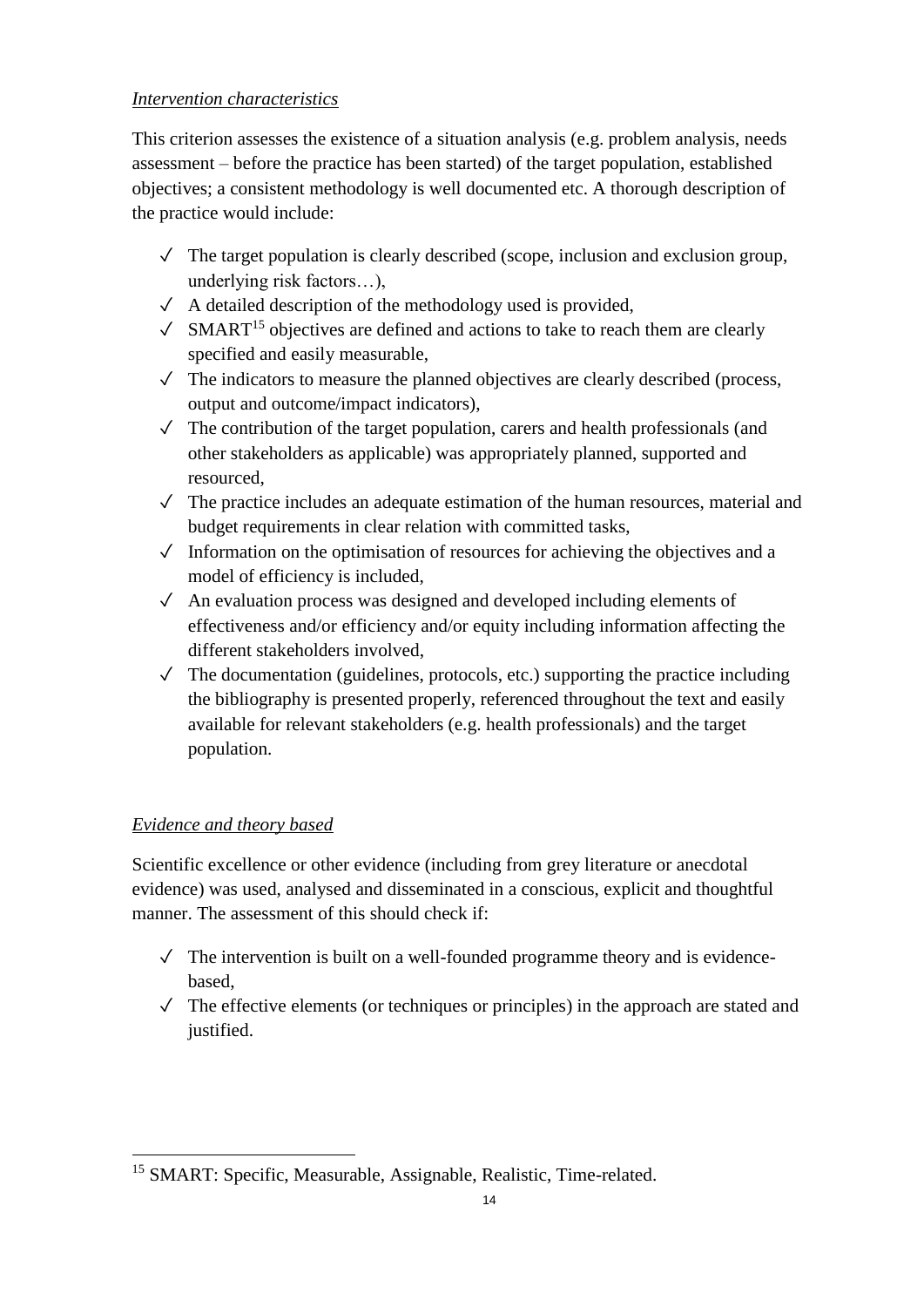## <span id="page-14-0"></span>*Ethical aspects*

To be respectful of ethic values and guarantee the safeguarding of dignity, a practice should accomplish all the following (other aspects may be added, if needed);

- ✓ The practice is respectful of the basic bioethical principles of *Autonomy* (should respect the right of individuals to make their own, informed decisions, based on adequate, timely information); *Nonmaleficence* (should not cause harm)*/Beneficence* (should take positive steps to help others) and *Justice* (benefits and risks should be fairly distributed),
- $\sqrt{\phantom{a}}$  The expected benefits should outweigh the potential harms,
- $\checkmark$  The intervention was implemented equitably proportional to target group needs,
- $\sqrt{\phantom{a}}$  Individuals rights (for example, data protection) have been protected according to national and European legislation,
- $\sqrt{\frac{1}{\sqrt{\pi}}}$  Conflicts of interest (including potential ones) are clearly stated, including measures taken,
- $\sqrt{\phantom{a}}$  The practice should not advertise a specific product, device or relate to any commercial initiative.

## <span id="page-14-1"></span>**3.2 Core criteria**

### <span id="page-14-2"></span>*Effectiveness and efficiency*

This criterion defines the degree to which the intervention was successful in producing a desired result in an optimal way. It measures the extent to which the objectives of quantity, quality and time have been met under real conditions at the lowest possible cost. Any tools used in the practice such as Information and Communications Technology (ICT) tools (including website or platforms should be presented in order to be included in the assessment.

Two approaches are suitable: process and outcome evaluation.

For process evaluation, the sub-criteria that could be considered when assessing how effectively and efficiently a practice have been implemented are:

- $\sqrt{\phantom{a}}$  The practice has been evaluated (internally or externally) taking into account social and economic aspects from both the target population and the perspectives of more relevant other stakeholders concerned (e.g. formal or informal caregivers, health professionals, teachers),
- $\checkmark$  The evaluation outcomes (eg clinical, health, economics) and objectives were linked to the stated goals,
- $\sqrt{\phantom{a}}$  A study has been performed (based on needs and challenges) between the initial and final situation. The purpose of this study would be to determine if the practice was implemented equitably (i.e. proportional to the identified needs),
- $\sqrt{\phantom{a}}$  The practice has been implemented in an effective and efficient way.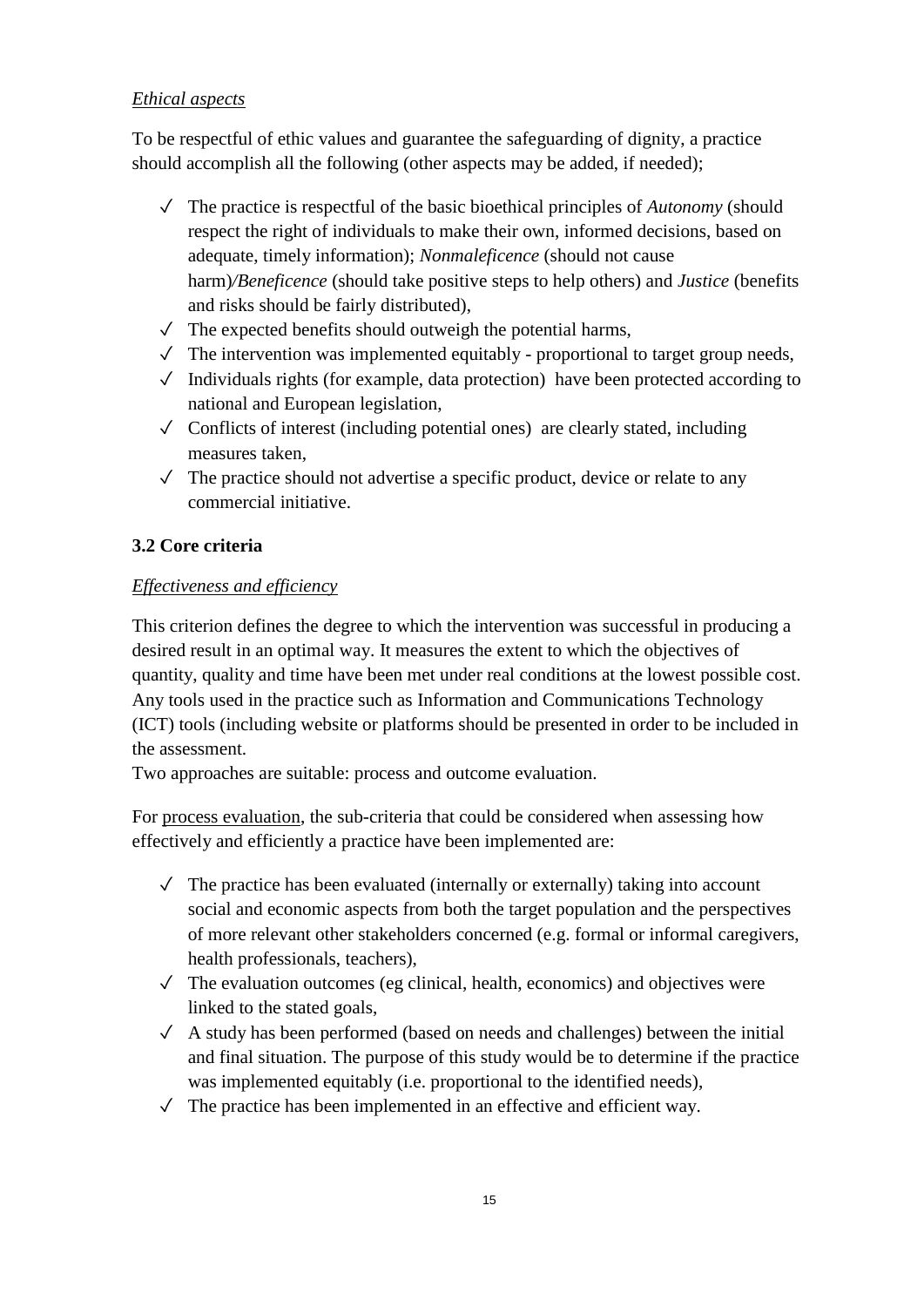For outcome evaluation, the sub-criteria that could be considered when assessing how effective and efficient the practice has been, are:

- $\sqrt{\ }$  The outcomes found are the most relevant given the objective, programme theory and the target group for the intervention,
- $\sqrt{\phantom{a}}$  All improvements in comparison to the starting point, for example the baseline concerning e.g. structure, process and outcomes in different areas, are documented and presented,
- $\sqrt{\phantom{a}}$  The practice has been evaluated from an economic point of view.
- $\sqrt{\phantom{a}}$  The evaluation outcomes demonstrated beneficial impact,
- $\sqrt{\ }$  Possible negative effects have been identified and stated.

# <span id="page-15-0"></span>*Equity*

This criterion considers that the practice should take into account the needs of the population (men and women) when allocating the resources and identify and reduce health inequalities.

As the reduction of inequities is a major issue in Europe, a practice that includes elements that promote equity, should be ranked higher (for example, if considering a gender perspective)<sup>16</sup>. Sub-criteria that could be eventually used to assess 'equity' are:

- $\sqrt{\phantom{a}}$  The relevant dimensions of equity are adequately and actively considered throughout the process of implementing the practice (e.g. age, gender, socioeconomic status, ethnicity, rural-urban area, vulnerable groups),
- $\sqrt{\phantom{a}}$  The practice makes recommendations or guidelines to reduce identified health inequalities.

# <span id="page-15-1"></span>**3.3 Qualifyer criteria**

# <span id="page-15-2"></span>*Transferability*

1

This criterion measures to which extent the implementation results are systematized and documented, making it possible to transfer it to other contexts/settings/countries or to scale it up to a broader target population/geographic context. It would be a plus if transfer of the practice would address **EU added value elements<sup>17</sup> .** 

Sub-criteria that could be considered to assess this criterion are:

 $\checkmark$  The practice uses instruments (e.g. a manual with a detailed activity description) that allow for repetition/transfer,

<sup>16</sup> <http://eur-lex.europa.eu/legal-content/EN/TXT/PDF/?uri=CELEX:52010DC0491&from=EN>

<sup>17</sup> [http://ec.europa.eu/chafea/documents/health/hp-factsheets/added-value/factsheets-hp-av\\_en.pdf](http://ec.europa.eu/chafea/documents/health/hp-factsheets/added-value/factsheets-hp-av_en.pdf)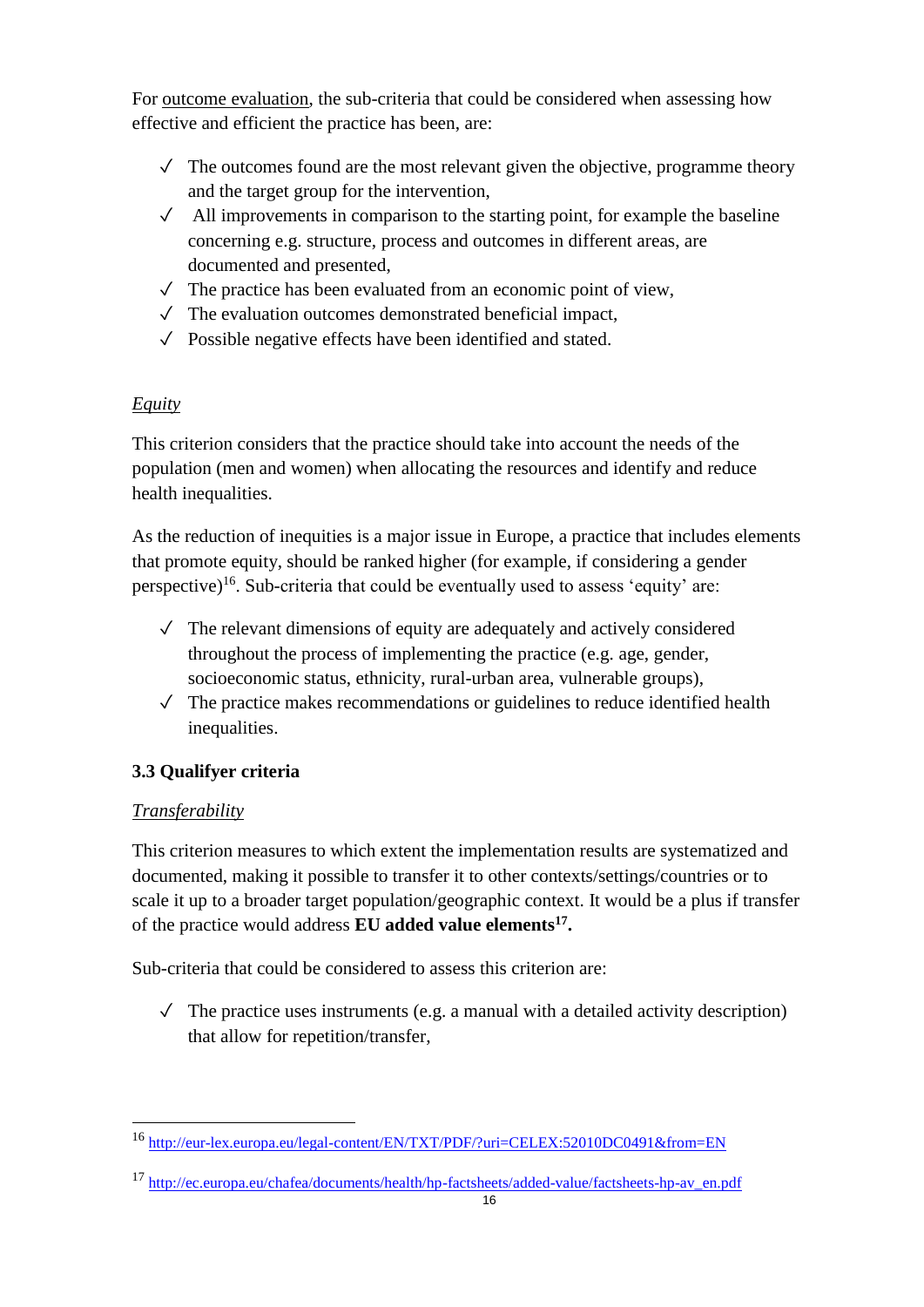- $\checkmark$  The description of the practice includes all organizational elements, identifies the limits and the necessary actions that were taken to overcome legal, managerial, financial or skill-related barriers,
- $\checkmark$  The description includes all contextual elements of the beneficiaries (eg. patients, general population) and the actions that were taken to overcome personal and environmental barriers,
- $\sqrt{\phantom{a}}$  A communication strategy and a plan to disseminate the results have been developed and implemented,
- $\checkmark$  The practice have already been successfully transferred / repeated,
- $\sqrt{\ }$  The practice shows adaptability to different needs encountered during its implementation.

## <span id="page-16-0"></span>*Sustainability*

This criterion assesses the practice's ability to be maintained in the long-term with the available resources, adapting to social, economic and environmental requirements of the context in which it is developed<sup>18</sup>. Sub-criteria that could be considered to assess this criterion are:

- $\sqrt{\phantom{a}}$  The practice has institutional support, an organizational and technological structure and stable human resources,
- $\sqrt{\phantom{a}}$  The practice presents a justifying economic report, which also discloses the sources of financing,
- $\checkmark$  The continuation of the practice has been ensured through institutional anchoring and/or ownership by the relevant stakeholders or communities in the medium and long term in the planning of the practice,
- $\sqrt{\ }$  The practice provides training of staff in terms of knowledge, techniques and approaches in order to sustain it,
- $\checkmark$  A sustainability strategy has been developed that considers a range of contextual factors (e.g. health and social policies, innovation, cultural trends and general economy, epidemiological trends).

### <span id="page-16-1"></span>*Intersectoral collaboration*

<u>.</u>

This criterion assesses the ability of the practice to foster collaboration among the different sectors involved in the domain of interest (e.g., health promotion, chronic disease prevention and management, etc.) Sub-criteria that could be considered to assess this criterion are:

 $\sqrt{\ }$  The practice has been carried out jointly by several sectors,

<sup>&</sup>lt;sup>18</sup> The practice should demonstrate its compatibility with the culture, knowledge, views, customs and roles of the target group, and with the local policy context in which it will be implemented. This compatibility should take account of the information deriving from the context analysis identifying the trends, opportunities and threats in the broader social and policy context.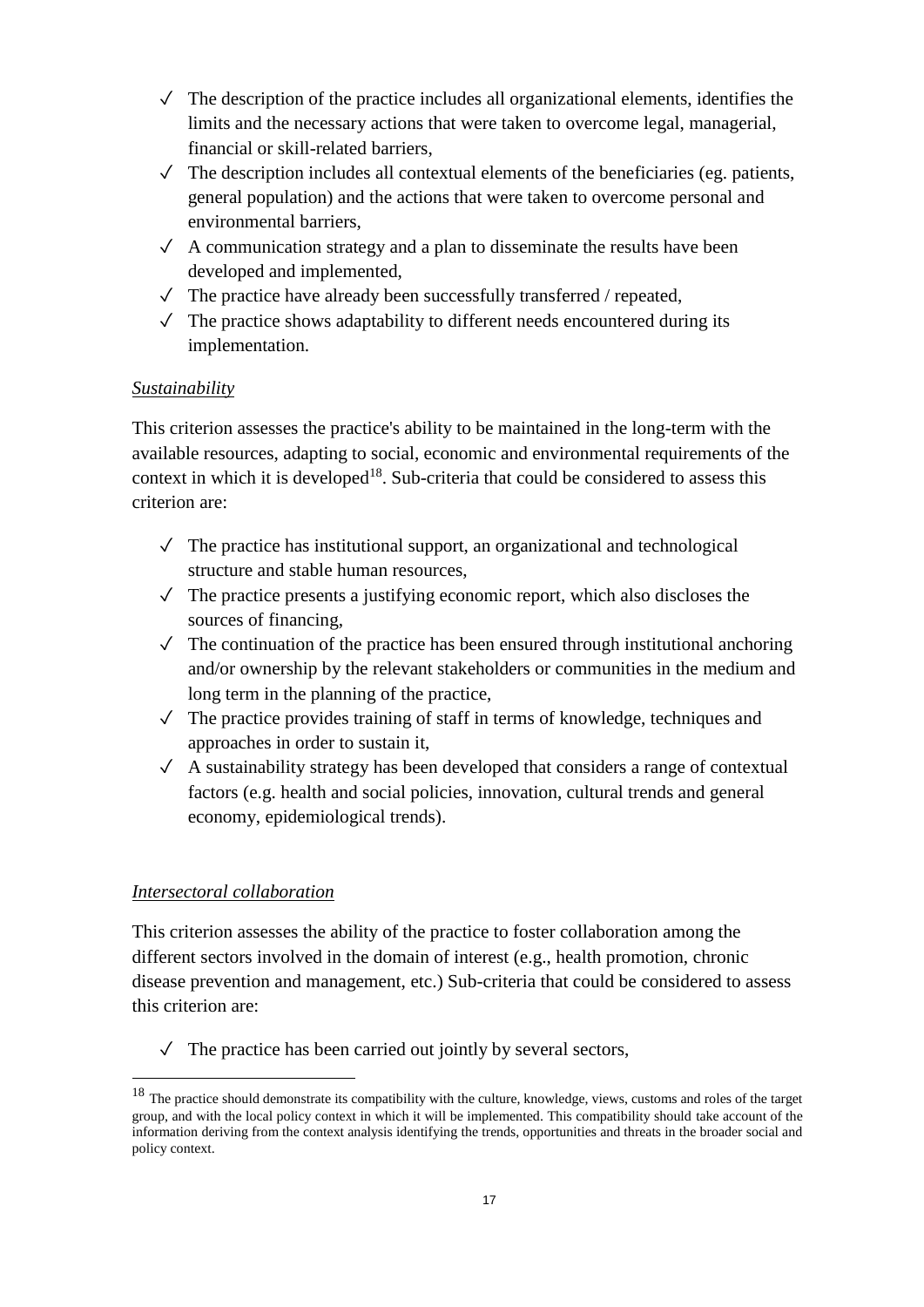- $\checkmark$  A multidisciplinary approach is supported by the appropriate stakeholders (e.g. professional associations, public institutions from education, employment, ICT, etc),
- $\checkmark$  It promotes the continuity of care through the coordination between social and health services (if applicable),
- $\sqrt{\ }$  The practice creates ownership among the target population and several stakeholders considering multidisciplinary, multi-/inter-sectoral, partnerships and alliances (if applicable).

## <span id="page-17-0"></span>*Participation*

This criterion assesses the inclusion of stakeholders throughout the whole life cycle of the process and the ability of the practice to foster collaboration among the different sectors involved. Sub-criteria that could be considered to assess this criterion are:

- $\sqrt{\phantom{a}}$  The structure, organization and content (also evaluation outcomes and monitoring) of the practice was defined and established together with the target population and families or caregivers and more relevant stakeholders,
- $\sqrt{\ }$  Mechanisms have been established and well described facilitating participation of several agents involved in different stages of the intervention as well as their specific role,
- $\sqrt{\phantom{a}}$  Elements are included to promote empowerment of the target population (e.g. strengthen their health literacy, ensuring the right skills, knowledge and behaviour including for stress management and self-care).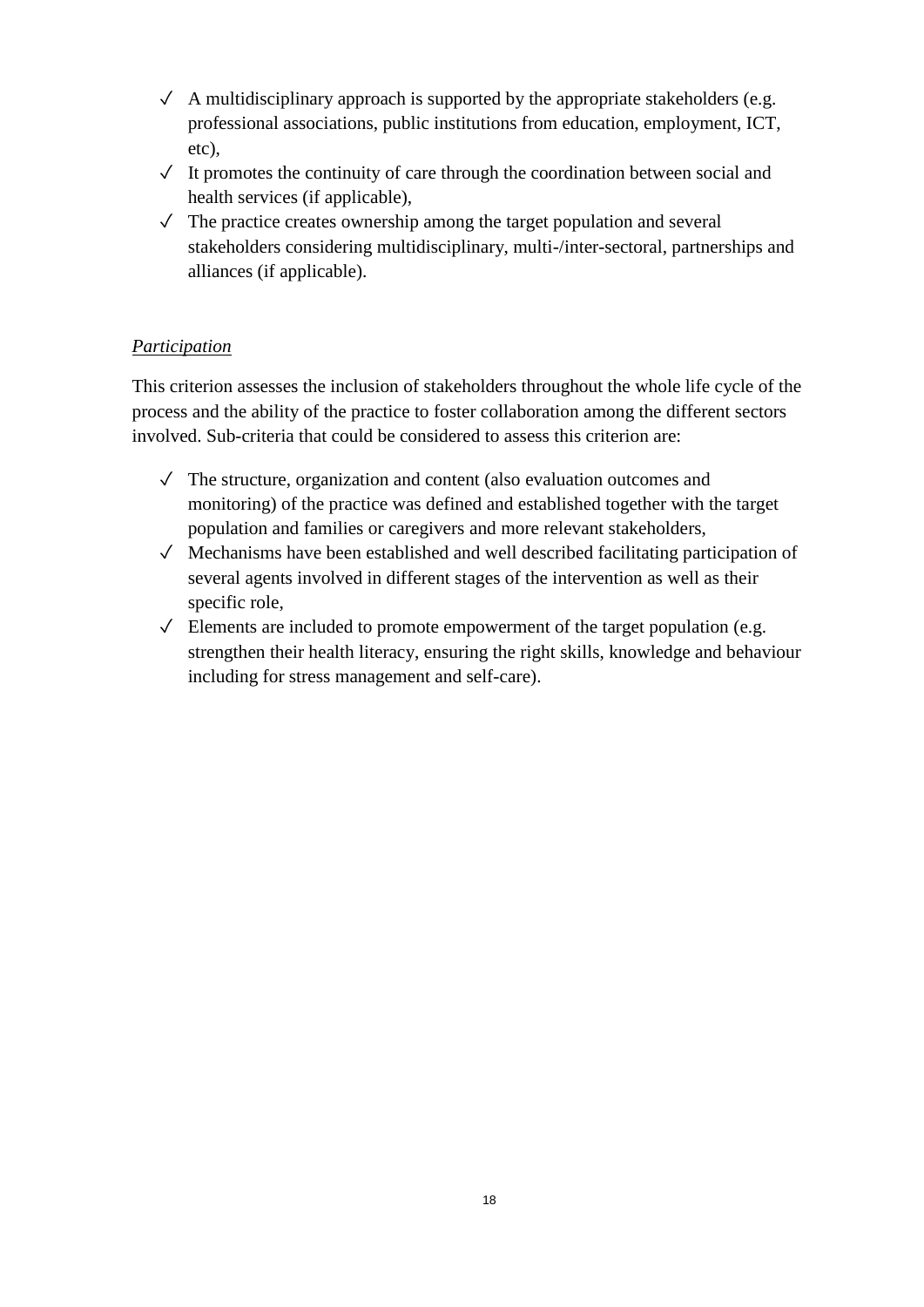# <span id="page-18-0"></span>**4. Scoring of the criteria**

Evaluators can give between 0 to 10 points for each sub-criterion, being guided by the following scale:

| <b>Points</b> | <b>Rating</b>    | <b>Description</b>                                                                                          |
|---------------|------------------|-------------------------------------------------------------------------------------------------------------|
| $0 - 1$       | Very poor        | The practice fails to address the criterion or cannot be judged<br>due to missing or incomplete information |
| $2 - 3$       | Poor             | The criterion is inadequately addressed, or there are serious<br>inherent weaknesses.                       |
| $4 - 5$       | Fair             | The practice broadly addresses the criterion, but there are<br>significant weaknesses.                      |
| $6-7$         | good             | The practice addresses the criterion well, but has a few<br>shortcomings                                    |
| $8 - 9$       | very good        | The practice addresses the criterion very well, but has a few<br>shortcomings                               |
| 10            | <b>Excellent</b> | The practice successfully addresses all relevant aspects of the<br>criterion. Any shortcomings are minor.   |

The evaluation is sequential, starting with the exclusion criteria. Altogether, the exclusion criteria need to receive at least 128/190 points. Only practices that pass this threshold will be evaluated against the core criteria. The threshold for all core criteria is 80/110 points. If it is reached in the assessment, the practice will be evaluated against the qualifier criteria. There is a threshold of 120/180 points for all qualifier criteria together. In total, a practice can reach a maximum of 480 points. All practices that receive at least 328 points (i.e. 68%) will be considered as "best".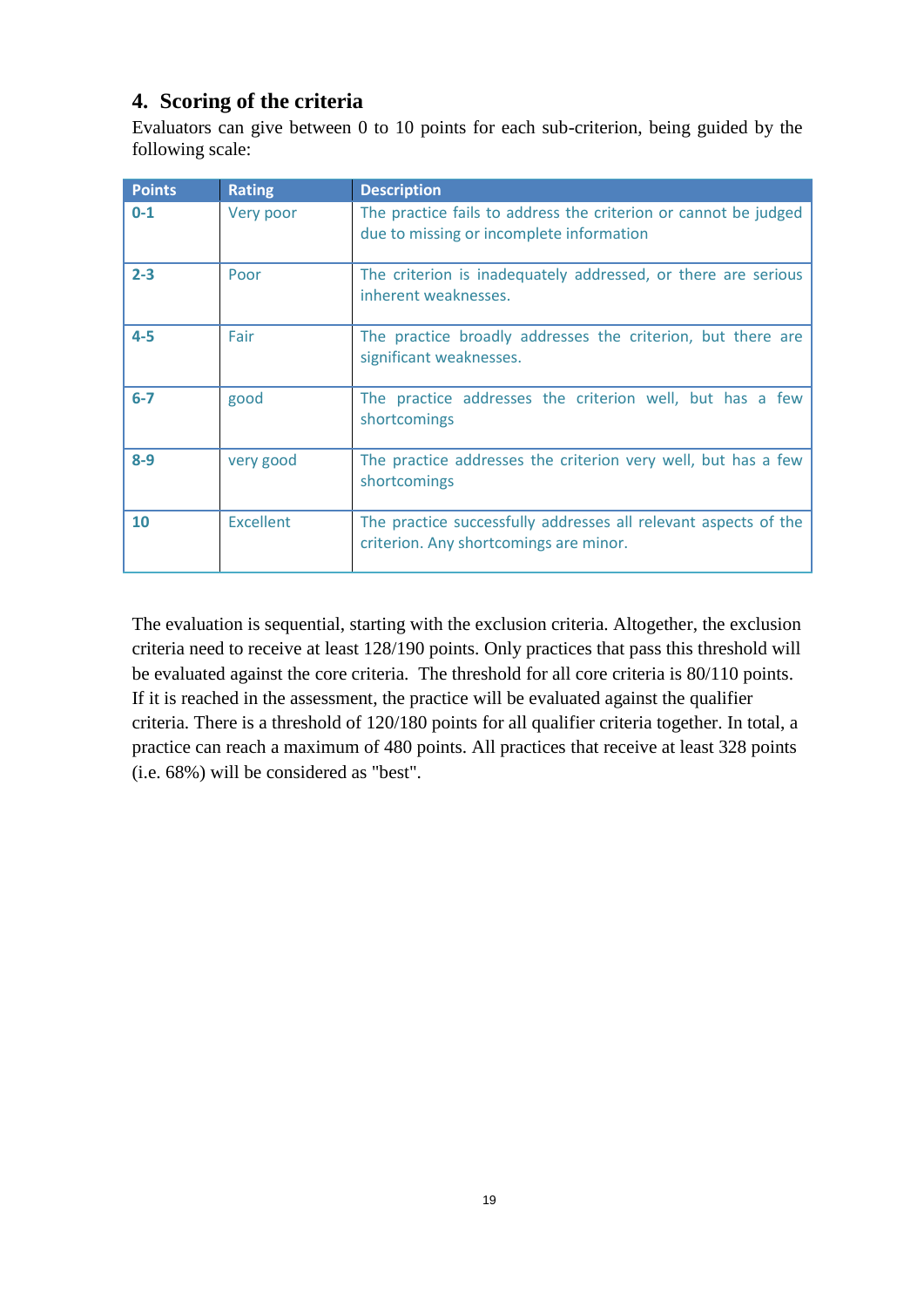## <span id="page-19-0"></span>**5. The Evaluation process and beyond**

Usually, every practice will be assessed by three expert evaluators, who have a relevant track record in the field of the best practice. The flowchart below shows the evaluation steps from criterion to criterion:



#### Evaluation of the submitted practice

The resulting final assessment report will be transmitted to the submitter, even if the practices is not scored as "best". The report will come via e-mail.

All practices that qualified as "best" will be published on the best practice portal and transmitted to the Steering Group on Health Promotion, Disease Prevention and the Management of Non-Communicable Diseases.